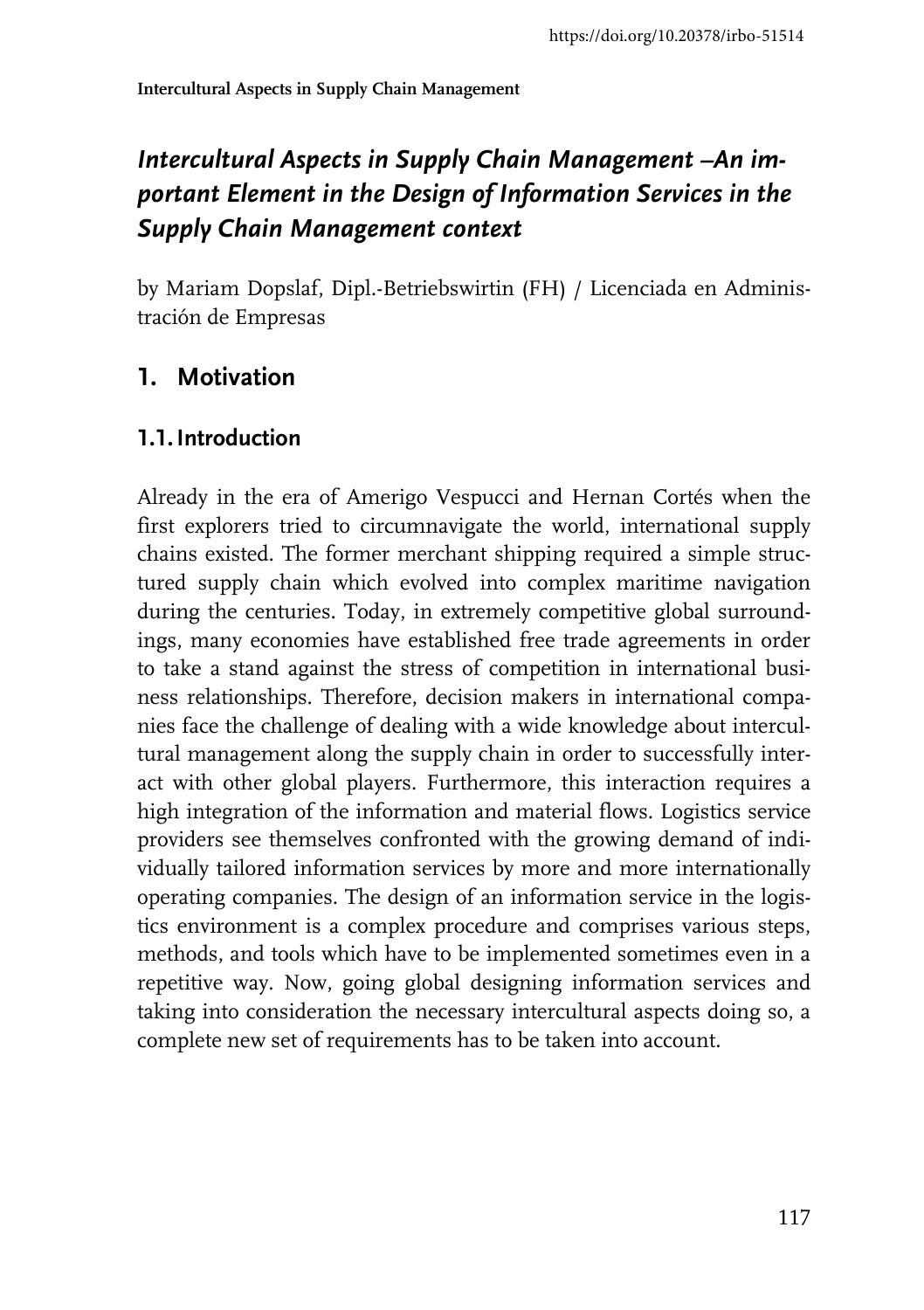#### **1.2.Main Research Question**

Taking into consideration the mentioned aspects and having in mind the alteration from an industrial society to a post-industrial $^1$  one as a current trend, it is obvious that the relevance of service is very high. Therefore, it is crucial to be aware not only of the individual needs and wishes of a customer but also the customer's cultural background in order to design and offer an individually tailor-made information service in the competitive global market.

That is why the drafted main research question comprises the intercultural aspects and supply chains as well as information services and their development:

*"What are the intercultural aspects that must be taken into account during the design of information services for International Supply Chain Management considering intercultural supply chains between Europe and Latin America?"*

In the following, the methodological framework comprehending fundamentals, status quo, and service is presented. A brief description of the research subquestions gives an overview of the work and is illustrated by means of an extensive literature review revealing the importance of intercultural aspects in supply chain management.

1 Society based on services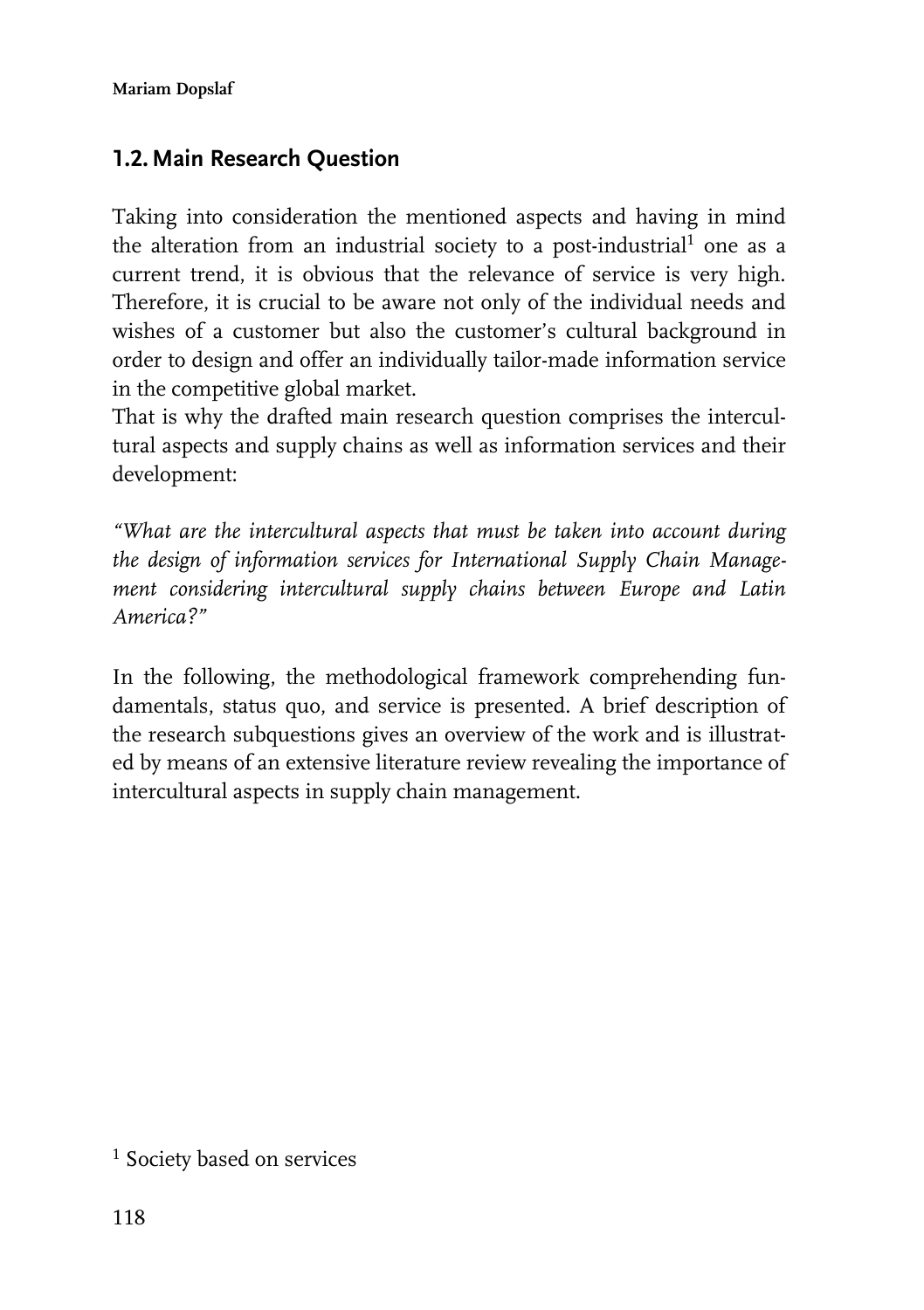# **2. Methodological Framework**

## **2.1. Fundamentals**

In order to structure the first steps of research towards the stated research question in paragraph 2; the fundamental research topics and directions have to be defined, analysed, and interpreted. By means of literature review as applied methodology; four pillars of theoretical concepts are examined.

Due to the broad variety and high number of scientific publications regarding the topic "culture" it is necessary to differenciate between individual and organizational culture. The first term refers to the culture of individual persons and the programming of their mind (Hofstede 1980). In contrast to that, organizational culture represents the culture of an organization or company as a whole including company customs and other details not always clear to persons who are not involved in the organization or company.

Considering supply chain management an important part of the main research question it is essential to provide a detailed definition in the introduction dealing with the fundamentals.

As a third element of the presented fundamentals the term information service is to be defined and adjusted to the research context. Last but not least, the method of how to design such service needs to be defined, as well.

## **2.2. Status Quo**

Once accomplished the definition of the concepts building the base of the methodological pyramid; the second and exploratory layer of the mentioned construct in terms of the current situation has to be investigated.

Along the lines of the definition of culture in its two considered specifications: "individual" and "organizational"; the next step would be the analysis of intercultural aspects in supply chain management. Hereby,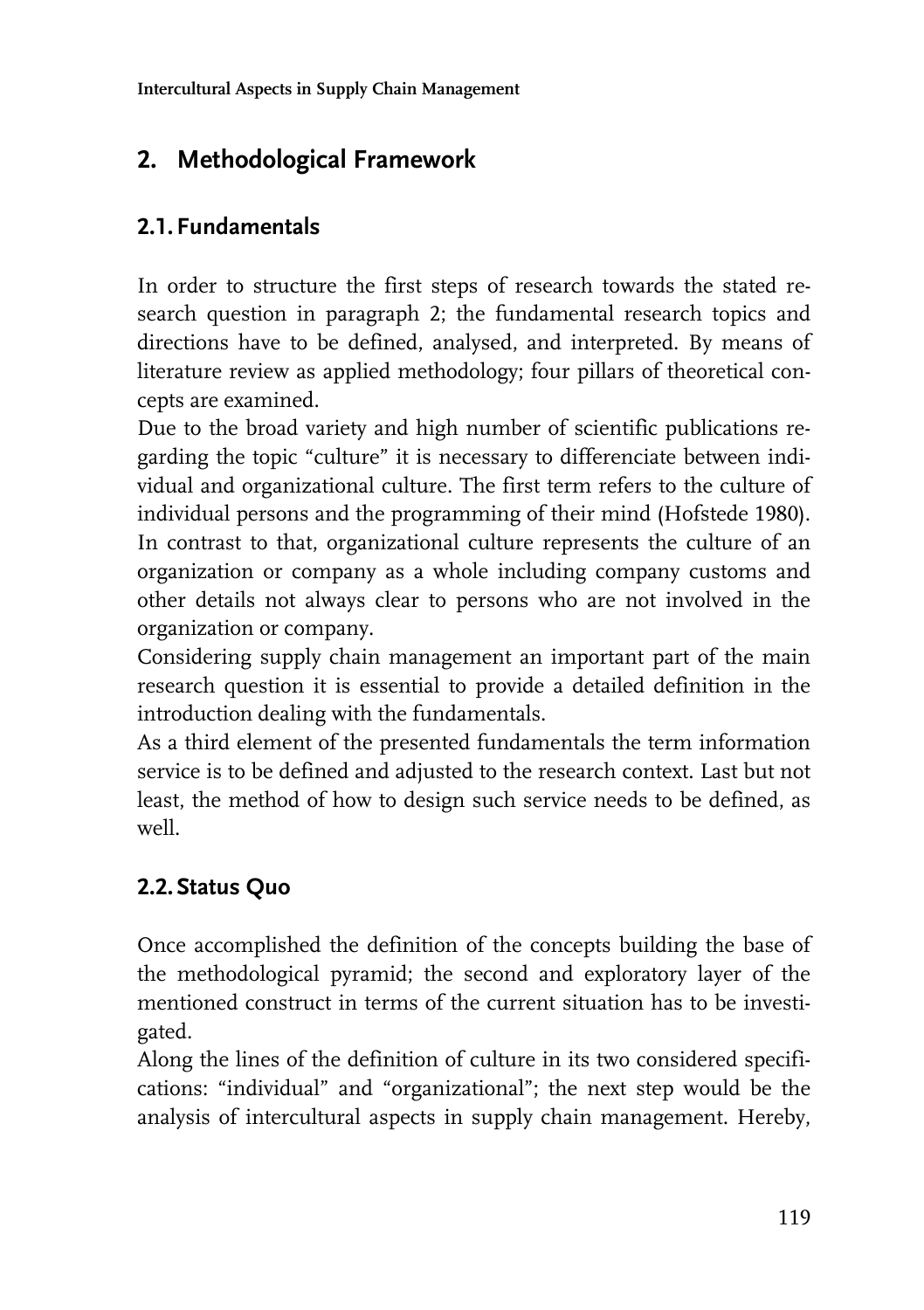already detected particularities of cultural definitions can be transferred to the supply chain management context.

Based on the definition of supply chain management situated in the fundamental and theoretical layer of the methodological pyramid, the relationship between Europe and Latin America should be explored regarding this concept.

Drawing on a general understanding of service design, an approach towards this term and its significance in Latin America should be elaborated.

### **2.3. Survey**

Comprehending the elaborated layers of the methodological pyramid a research model is to be developed and verified. Verification will be conducted by means of several case studies and a final empirical confirmative study. The following figure 1 comprises this section.



**Figure 1: Methodological Framework**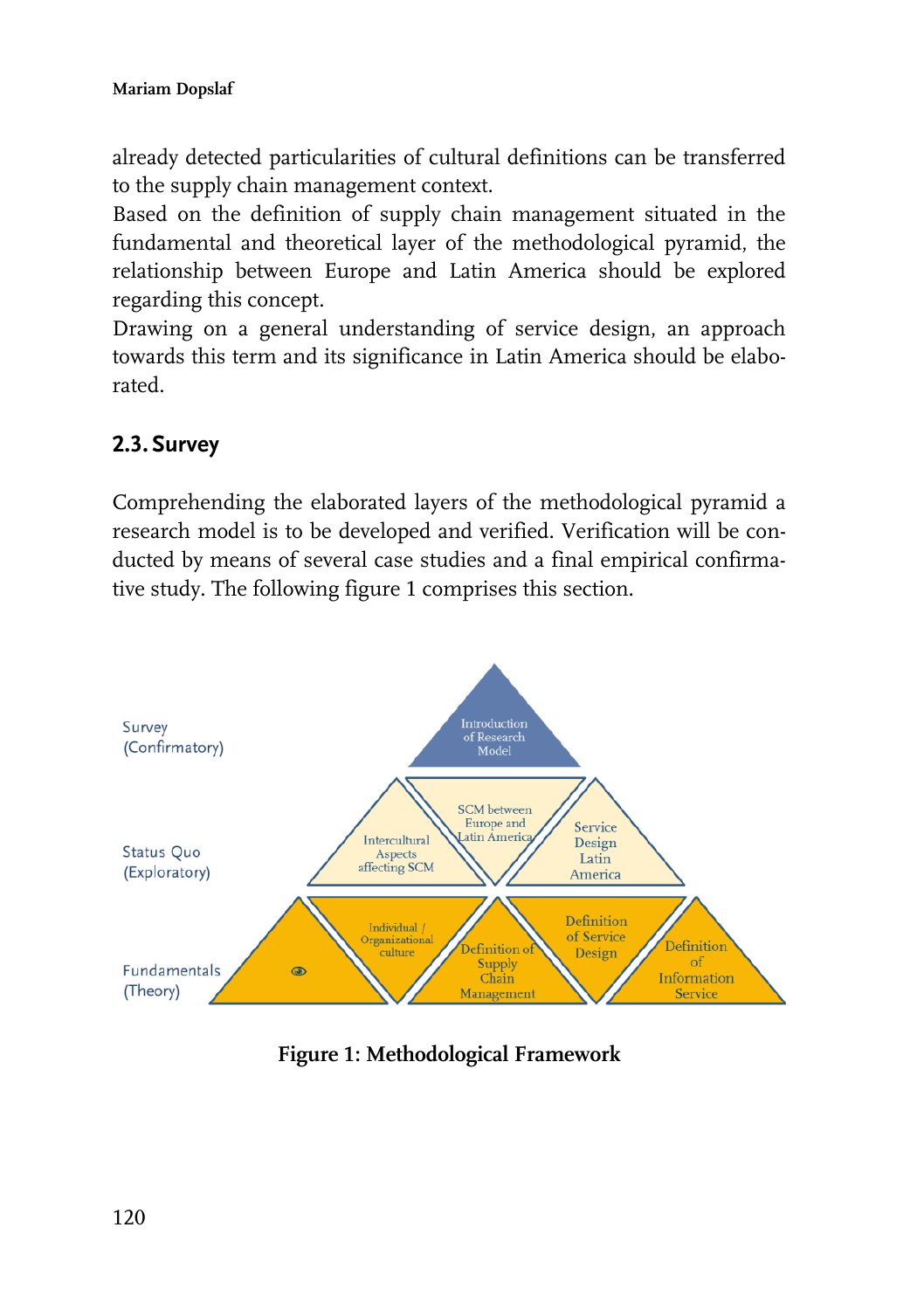**Intercultural Aspects in Supply Chain Management** 

## **3. Research Subquestions**

#### **3.1. Fundamentals – Theoretical Layer**

With the objective of strengthening the base of the methodological pyramid, it is essential to draft some research subquestions in order to gain a comprehensive and detailed overview on the research topic by means of literature review. The research subquestions of the theoretical layer are presented as follows:

- What is the definition of culture?
	- o What means organizational culture?
	- o What is meant by individual culture?
- What is the definition of supply chain management?
- What is the definition of an information service?
- What is service design?

## **3.2. Status Quo – Exploratoy Layer**

The second exploratory layer of the methodological pyramid comprises the research subquestions dealing with the current situation of the theoretical developed contents by means of field or case study. The research subquestions of the exploratory layer are presented as follows:

- How does successful supply chain management work between Europe and Latin America?
- Which are significant intercultural problems/aspects to be considered in modeling information services in Latin America today?
- Which intercultural problems/aspects have to be considered modeling information services?
- Which current intercultural problems/aspects exist in supply chain management?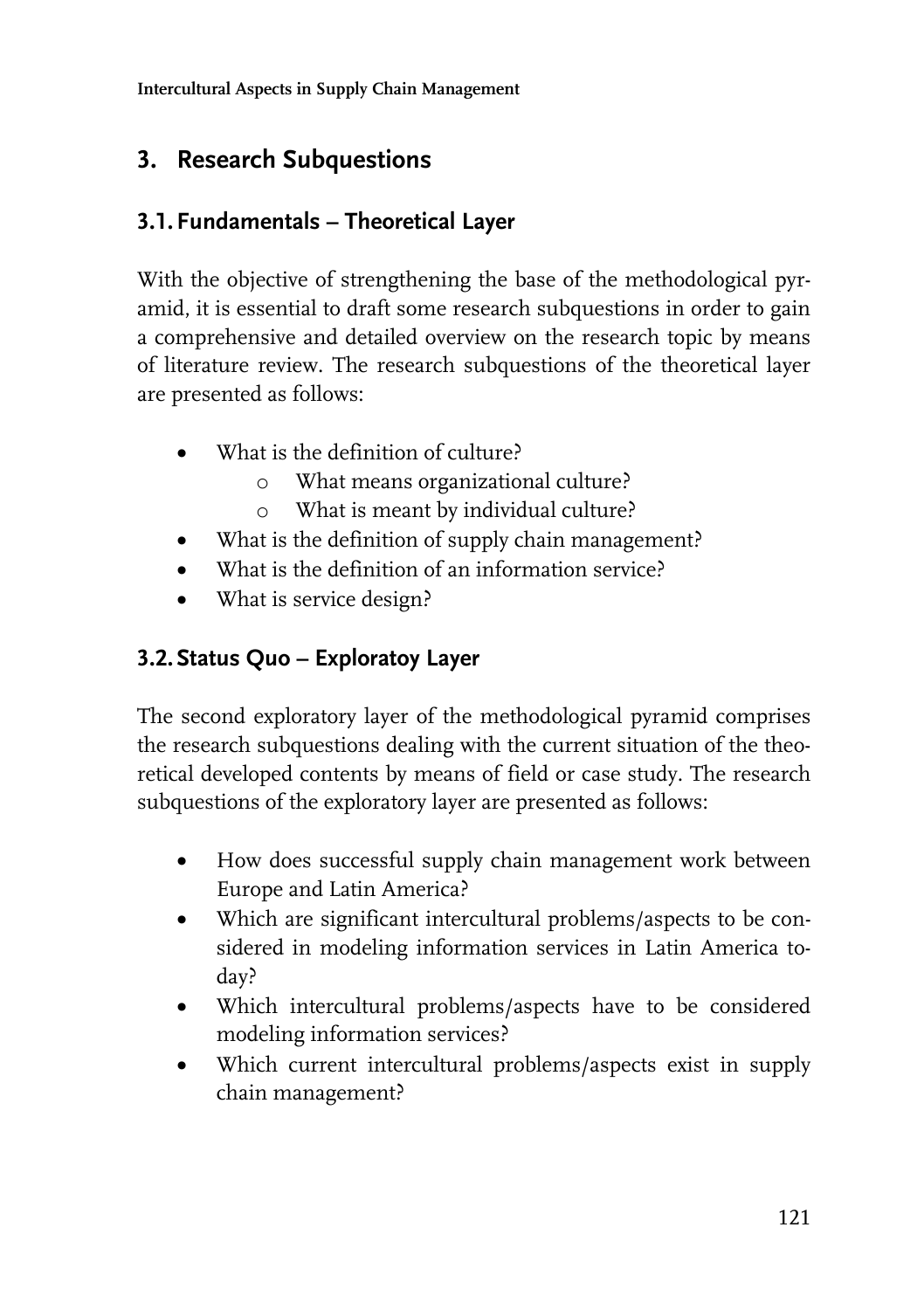#### **Mariam Dopslaf**

| <b>Research Subquestions</b>                                                                                                     | Goal                   | Methodology      |
|----------------------------------------------------------------------------------------------------------------------------------|------------------------|------------------|
| How does successful SCM work between Europe and Latin<br>America?                                                                | Current research focus | Field/Case Study |
| Which are significant intercultural problems/aspects to be<br>considered modeling information services in Latin America today?   | Current research focus | Field/Case Study |
| Which intercultural problems/aspects have to be considered<br>modeling information services?                                     | Current research focus | Field/Case Study |
| Which current intercultural problems/aspects exist                                                                               | Current research       | <b>Review</b>    |
| in SCM?                                                                                                                          | focus                  |                  |
| What is the definition of SCM?                                                                                                   | Definition             | Review           |
| What is the definition of culture?<br>SubQ 1: What means organizational culture?<br>SubQ 2: What is meant by individual culture? | Definition             | Review           |
| What is the definition of an information service?                                                                                | <b>Definition</b>      | Review           |

#### **Figure 2: Research Subquestions**

The classical method of literature review is applied in order to achieve a relevant overview regarding the determined search criteria dealing with the research subquestion highlighted in blue color in figure 2. In doing so, the following three research questions are addressed in this work. The first research question deals with a possible definition of intercultural aspects in supply chain management; the second examines whether and which research directions concerning intercultural aspects in supply chain management can be defined; and the third summarizes the main intercultural barriers for a successful supply chain.

In the following sections the research method of literature review is described and the data results are clustered and evaluated in order to discuss and present solutions to the research questions. Finally, some indications for further research in the field of supply chain management dealing with intercultural aspects are stated.

This contribution identifies current trends in intercultural aspects in supply chain management and discusses their significance and relevance in order to successfully manage international supply chains in today's global environment.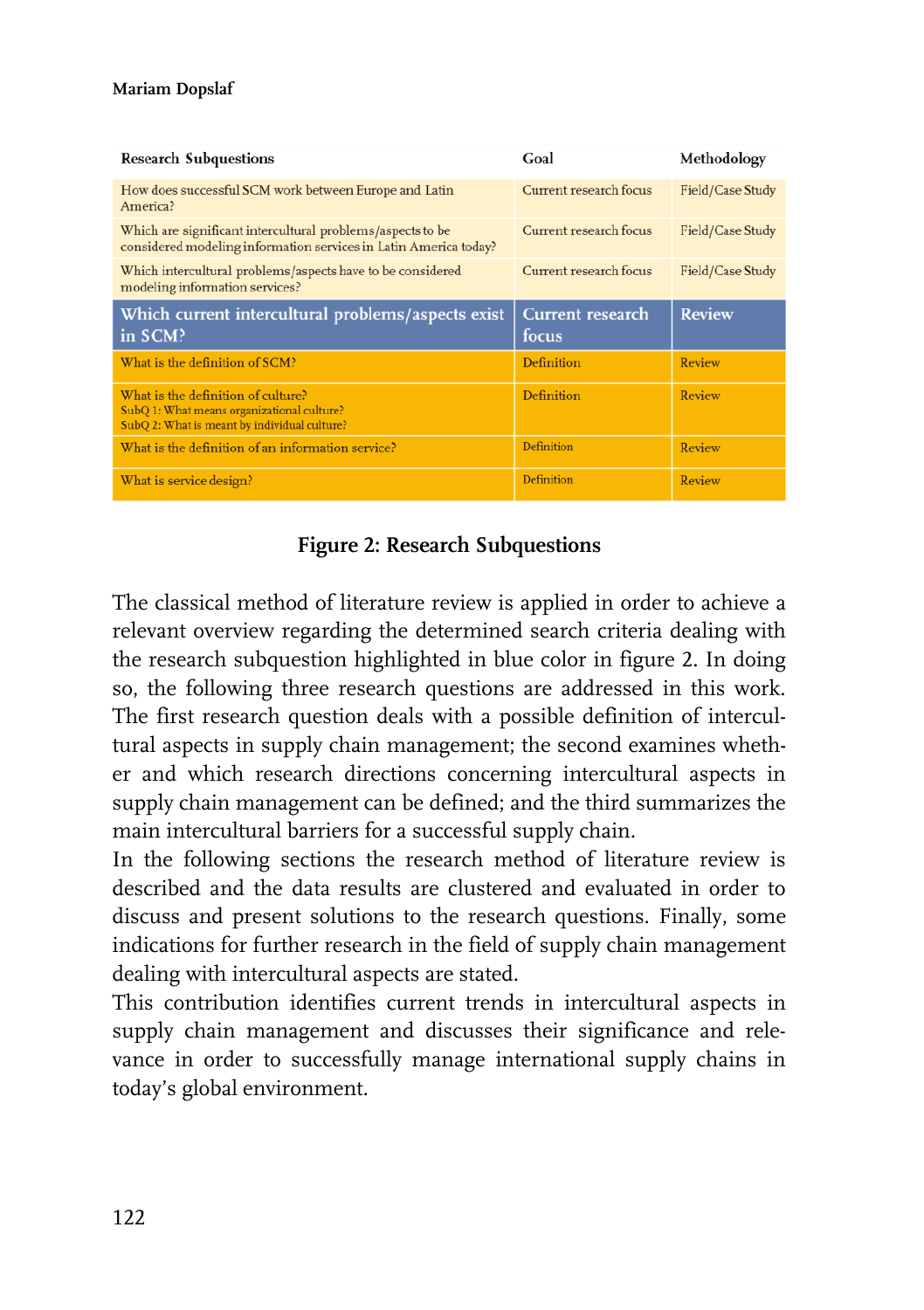## **4. Literature Review**

#### **4.1.Methodology**

In order to gain a comprehensive overview of what has been written in the public domain and which type of research has been conducted concerning the topic of intercultural aspects in supply chain management (SCM), an extensive literature review is conducted. Taking information integrity as the primary objective, the following parameters were carefully selected for the literature review. In the first instance, the search criteria, data bases and timeframe were established. These primary terms of data acquisition are crucial for the results of the whole study. The search criteria consisted of a set of keywords in order to scan databases and involved the terms "supply chain management and intercultural aspects". The data acquisition was conducted by means of the databases EBSCO (Business Source Premier), Emerald, JSTOR, Science Direct and SpringerLink in the full text search modus. In terms of timeframe, the parameters were defined for the years from 1980 to 2012. Both the selected databases and the timeframe were broadly based in order to gain a wide overview of the searched terms and their position in different fields of contemporary existing studies.

After having conducted the search in full text modus in each of the mentioned databases, the respective results were saved in separate Citavi projects. As an overall result, 698 pieces of literature were found and showed the following distribution across the five different databases mentioned: EBSCO (Business Source Premier) with six, Emerald with 143, JSTOR with 168, Science Direct with 249, and SpringerLink with 199 contributions.

At this point, a content analysis consisting of relevance sampling (Krippendorff 2003) and categorization was carried out. The initial review methodology defines the criteria for a repetitive review of search results. In order to be able to concentrate on the important articles within the overall result of 698 articles, the decision was made to only consider texts written in English, Spanish, or German. Furthermore, book reviews, article summaries and workshop papers were disregarded for the mo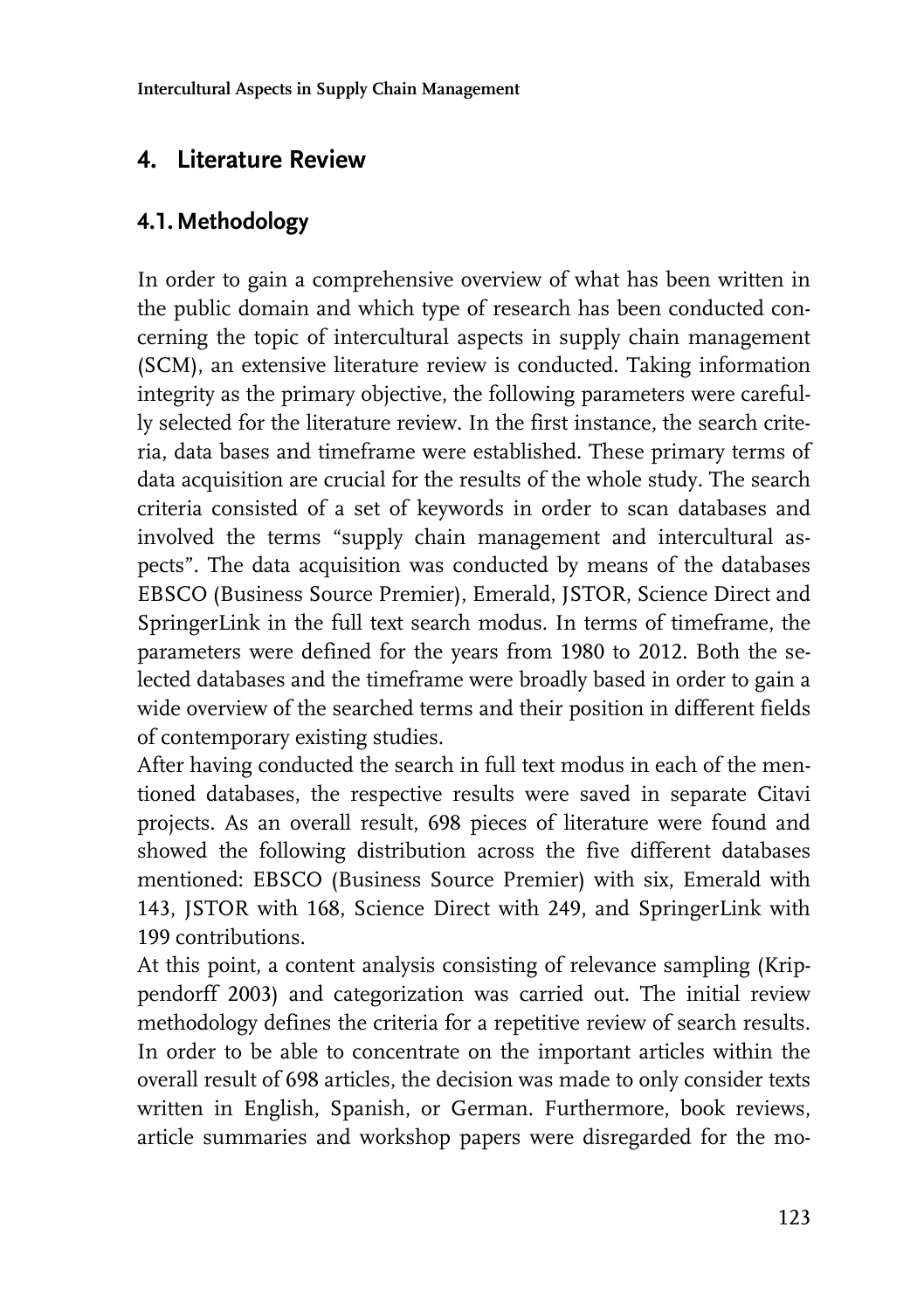ment. Subsequently, all 698 results were reviewed regarding title, abstract and keywords in order to filter out irrelevant search results. In addition to these formal criteria, some supplemental restrictions with regards to content were also applied. Articles in the fields of marketing, sales, education, tourism and human resources in general were discarded, as well as articles dealing with historical or geographical aspects. Moreover, articles discussing topics located in Australia, New Zealand, Africa, Turkey and the Scandinavian countries were left out.

As an overall outcome after relevance sampling, 118 results stemming from the five different databases showed the following composition: EBSCO (Business Source Premier) with four, Emerald with 54, JSTOR with 20, Science Direct with 20, and SpringerLink with 20 results. Those results were saved in separate Citavi projects and as a final step consolidated into one overall Citavi project using the Citavi import operation. During the process of consolidating five Citavi projects into only one Citavi project, duplicates were automatically removed. Through the cross checking method, several articles and books were added and the final result consisted of a total of 89 journal articles and 21 books. The consolidation identified the relevant literature regarding the topic for further studies wherein the findings could be considered as a particular link between the two scientific disciplines of supply chain management and intercultural studies.

Thereupon, an even deeper analysis of the final results by means of clustering was applied. All articles were re-examined and priorities as well as research directions were assigned to each one of them. As a result from this final step, eight cluster fields could be identified, comprising of cross-cultural studies, cultural studies, ethnological studies, intercultural communication, legal issues, politics especially exportation, supply chain management and sociopolitical studies. Two of the mentioned clusters, cross-cultural studies and supply chain management, were subdivided into a clear form and specifications. Cross-cultural studies were defined in a clear form and with two areas of specialization, namely cross-cultural studies in ethnology and cross-cultural studies in RFID technology. Supply chain management was defined in a clear form with one area of specification: supply chain management in crosscultural studies.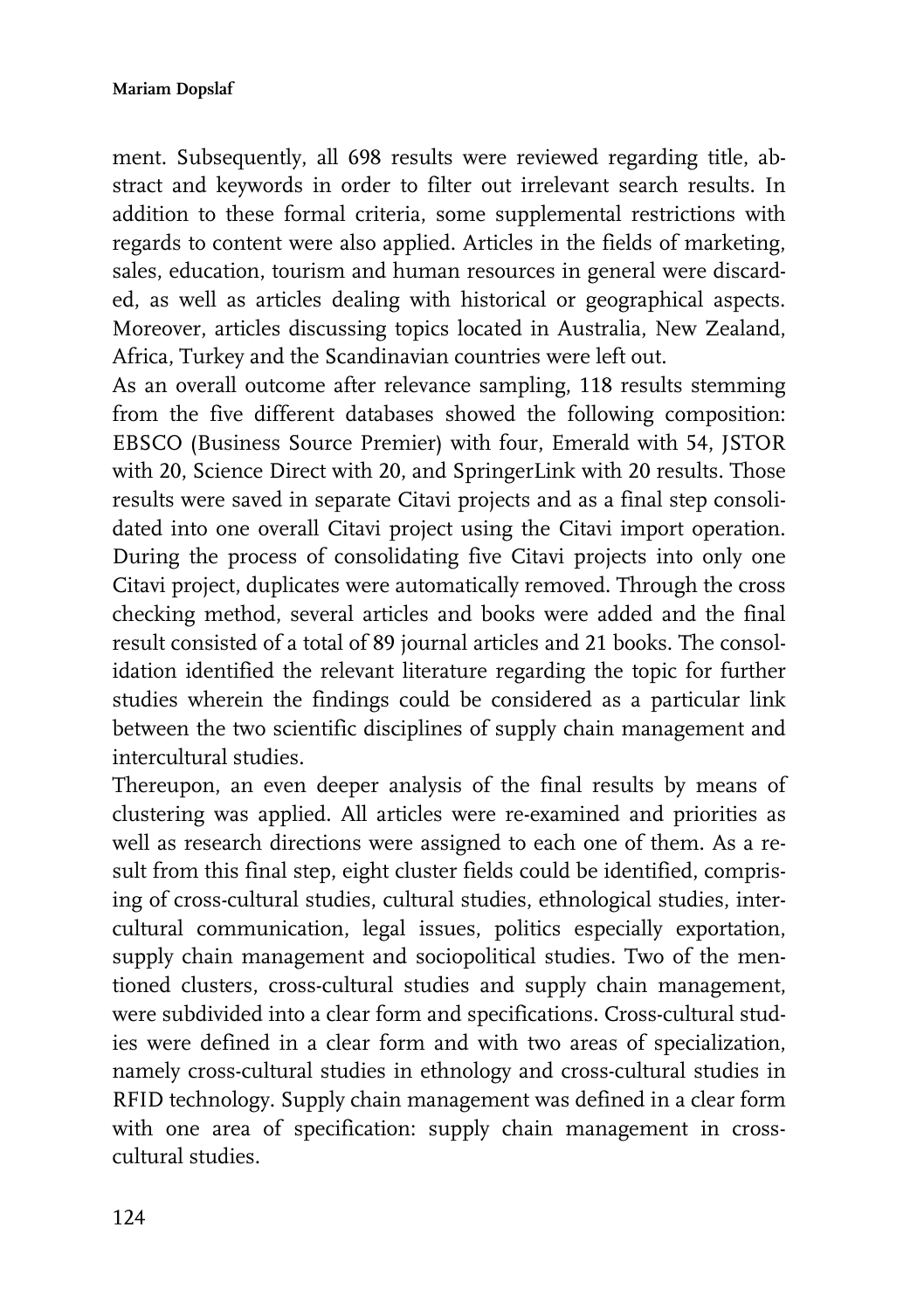Based on this detailed description of how data acquisition, relevance sampling and clustering were conducted, the following part of the data analysis and evaluation presents the theoretical findings of this literature review.

### **4.2. Data Evaluation**

After having conducted an extensive literature research on the terms supply chain management and intercultural aspects, none of the articles considered provided a definition of intercultural aspects in SCM. Thus, considering the literature findings, it seems that the first research question, "is there a definition of intercultural aspects in SCM?", remains unanswered. Therefore, it could be implied that an answer is not easily found as a complex and complete definition in one article, but instead could be built up by summarizing together bits and pieces of various articles during overall research on the topic. Focusing on the term supply chain, an approach toward a definition could be the statement of Handfield who determined that

"the supply chain consists of all the activities and processes associated with the flow of goods and information from the raw materials stage to the end consumer of the product or service. The integration of those activities mentioned and processes among the members of the supply chain is frequently called supply chain management." (Handfield 1999, page 2)

Focusing on the intercultural aspects, it is to be said that the term embraces the required knowledge and preparation needed in order to overcome individual culture shocks more easily and to take and implement efficient decisions rapidly in a different cultural surrounding than one's own. Thus, intercultural knowledge is a major resource for firms and nations because the management capability of intercultural knowledge can increase core competitiveness (Fink et al. 2005). Summarizing the explanation dealing with the first research question; intercultural aspects in SCM are understood as the knowledge of cultural differences applied to the activities and processes among the individuals managing the flow of goods and information from the resources stage to the final product or service.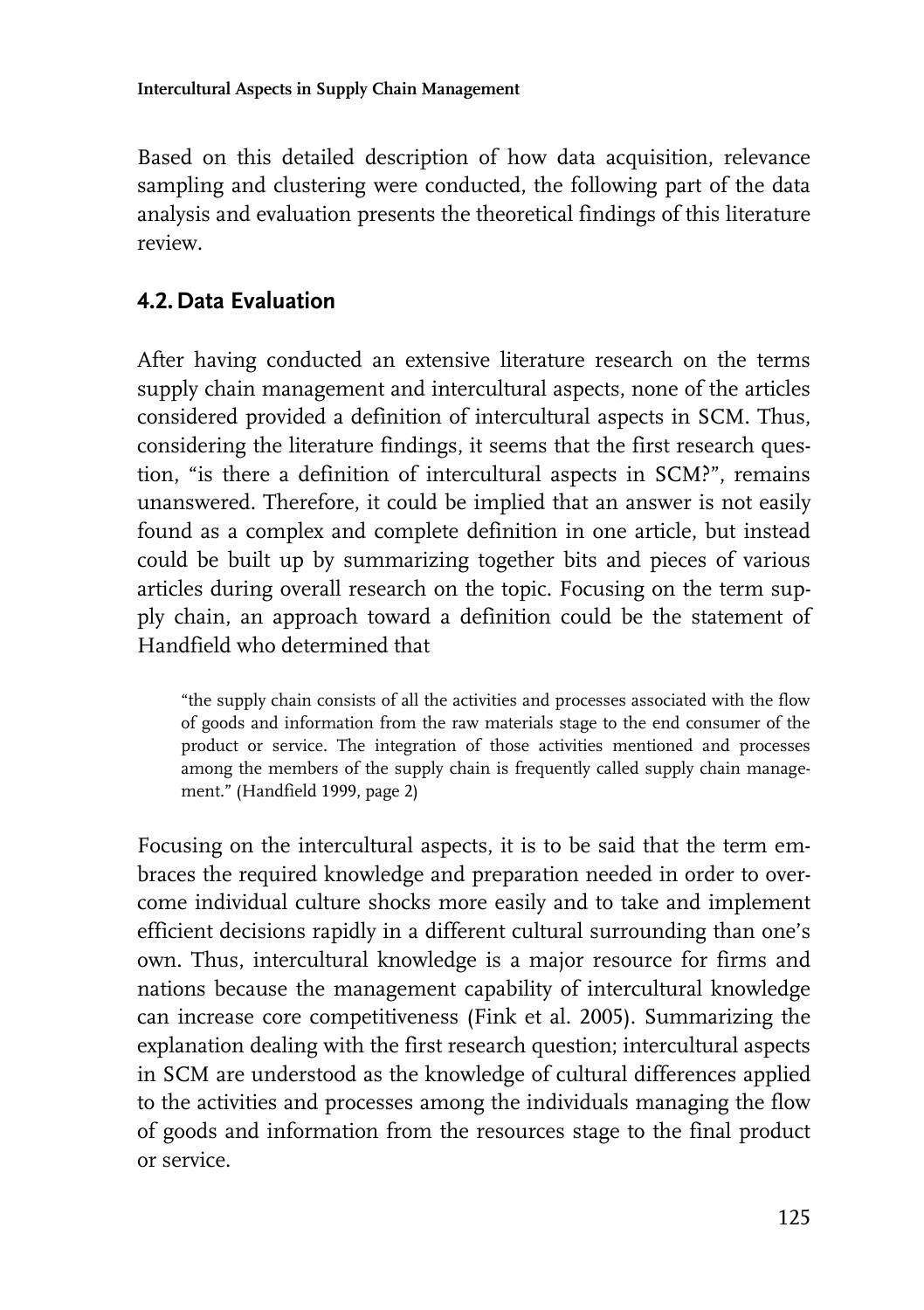Dealing with the second research question, "Which research directions concerning intercultural aspects in SCM can be defined?" the integration of two scientific disciplines of supply chain management and intercultural studies was emphasized earlier in this contribution. The integration and understanding of the previous would provide a specific advantage to practitioners due to the growing globalization in today's business interactions. Firms being aware of the particularities of the entering market can facilitate the entry process and thus have a better chance of building long-lasting business relationships. Knowing the norms and culture of particular market-societies (Mattson 2003) would help into the previous. Yet, according to Rose-Anderssen, Baldwin, and Ridgway:

"both the integration and coordination of inter-firm activities are essential to the supply chain." (Rose-Anderssen et al. 2010, page 139)

Since before stepping outside the own company in order to do business globally, such procedures have to be known internally. Canen and Canen argue that:

"logistics could help understanding, sensitizing, and consideration of cultural diversity in management education and cultural plurality is an asset, rather than a constraint." (Canen and Canen 2002, page 73)

So, having together for example procurement planning, communication, joint ventures in multinational-cultural teams it looks as those different activities and units are being part of the whole supply chain management in international firms. The argument that culture is one of the factors of most impact shaping individual values and affecting personal behavior (Kassim and Abdullah 2010) suggests that in an ordinary supply chain, culture begins with individuals acting and interacting that supply chain. Those individuals act and explain every event differently due to their cultural and linguistic characteristics (Luo and Shenkar 2006). Hence, there is an indication that culture might have an impact on the supply chain because individuals could have different cultural backgrounds while managing the flow of goods and information along the chain; similarly to what was asserted previously. At this point it should be highlighted that this contribution deals with the denomina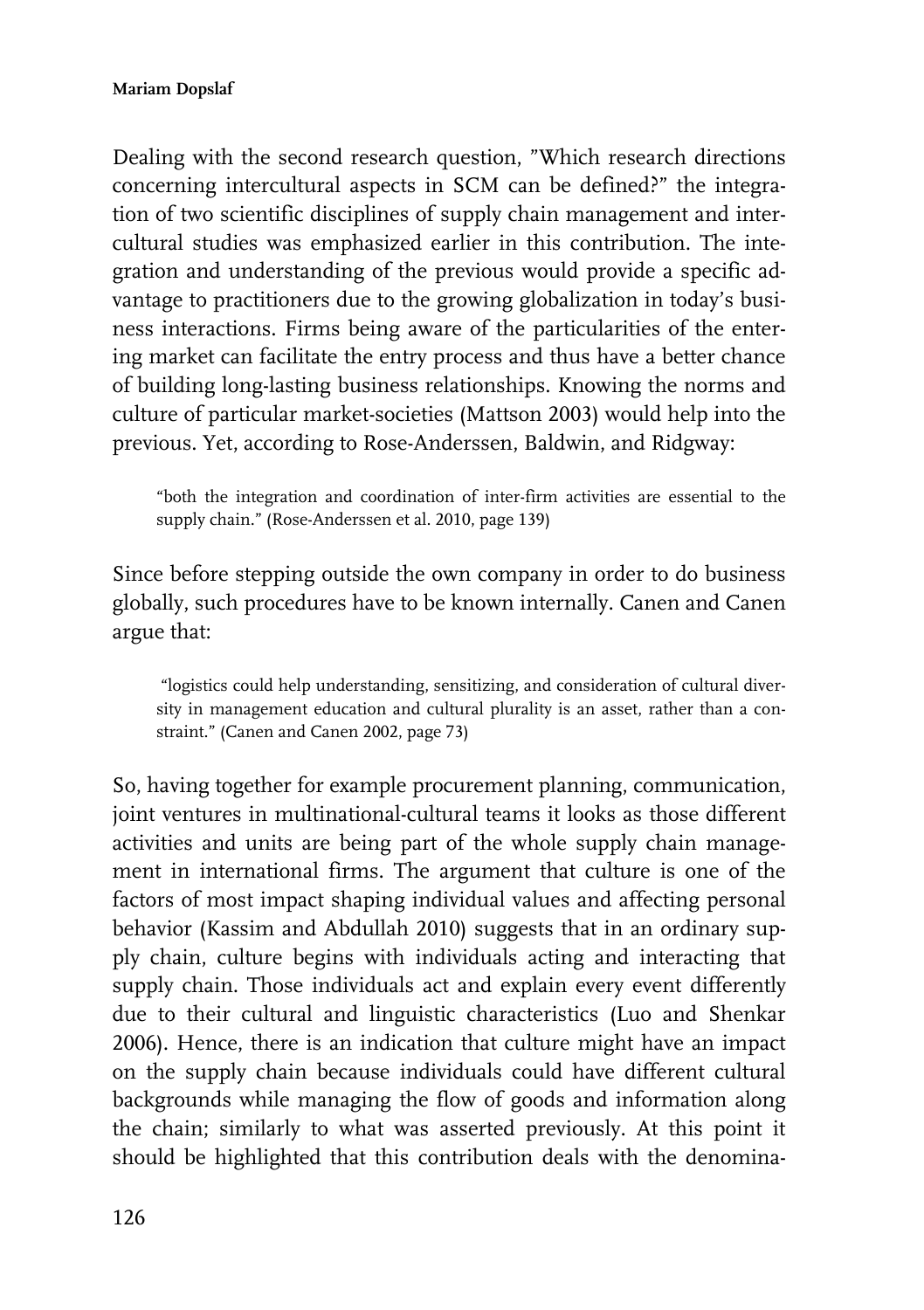tion culture as the individual culture of persons who participate in the process of SCM representing different roles and responsibilities, for example agents, intermediaries, representatives or similar. In contrast to that, the organizational culture refers to the personality of a company, making it unique in the eyes of in- and outsiders (McAfee et al. 2002) and due to Cadden, Humphreys and McHugh (2010) could provoke failure of strategic supply chain relationships. Consequently, organizational culture is not objective of this investigation.

Culture is even so important that, for example, in EU law, it is included in the Treaty and has survived into the EU Constitution. The previous reflects specific institutional needs for such a basis. Culture has surfaced in legal argument before the European Court of Justice (Tunney 2005). However, the authors Vom Brocke and Sinnl (2011, page 359) state that "culture is a broad and blurry concept because it is associated differently depending on the context" and due to Leidner and Kayworth (2006, page 357) "it is a challenging variable to research, in part because of the multiple divergent definitions and measures of culture." Given the circumstance that culture is indeed important to the supply chain, it brings the argument back to the initial question of which research directions concerning intercultural aspects in SCM can be defined. Taking one step back to the literature review in the process of relevance sampling, the pieces of literature comprising articles and books were examined and priorities and possible research directions assigned. The question is whether the selectively applied clusters as umbrella terms could be taken into consideration as the 'real' research directions. Re-examining the said clusters, as cross-cultural studies, cultural studies, ethnological studies, intercultural communication, legal issues, politics especially exportation, supply chain management and sociopolitical studies, their study looks very promissory to advance in the field. The research directions concerning intercultural aspects in SCM are as wide-ranging and diverse as the clusters dealing with culture and SCM but also examining ethnological, legal or even sociopolitical aspects, among others.

Finally, the third research question,"What are the main intercultural barriers for a successful supply chain?" is examined. Second to none, there is no "culture-free" context of organization, because even if organizational solutions or contexts are similar, they are always culturally con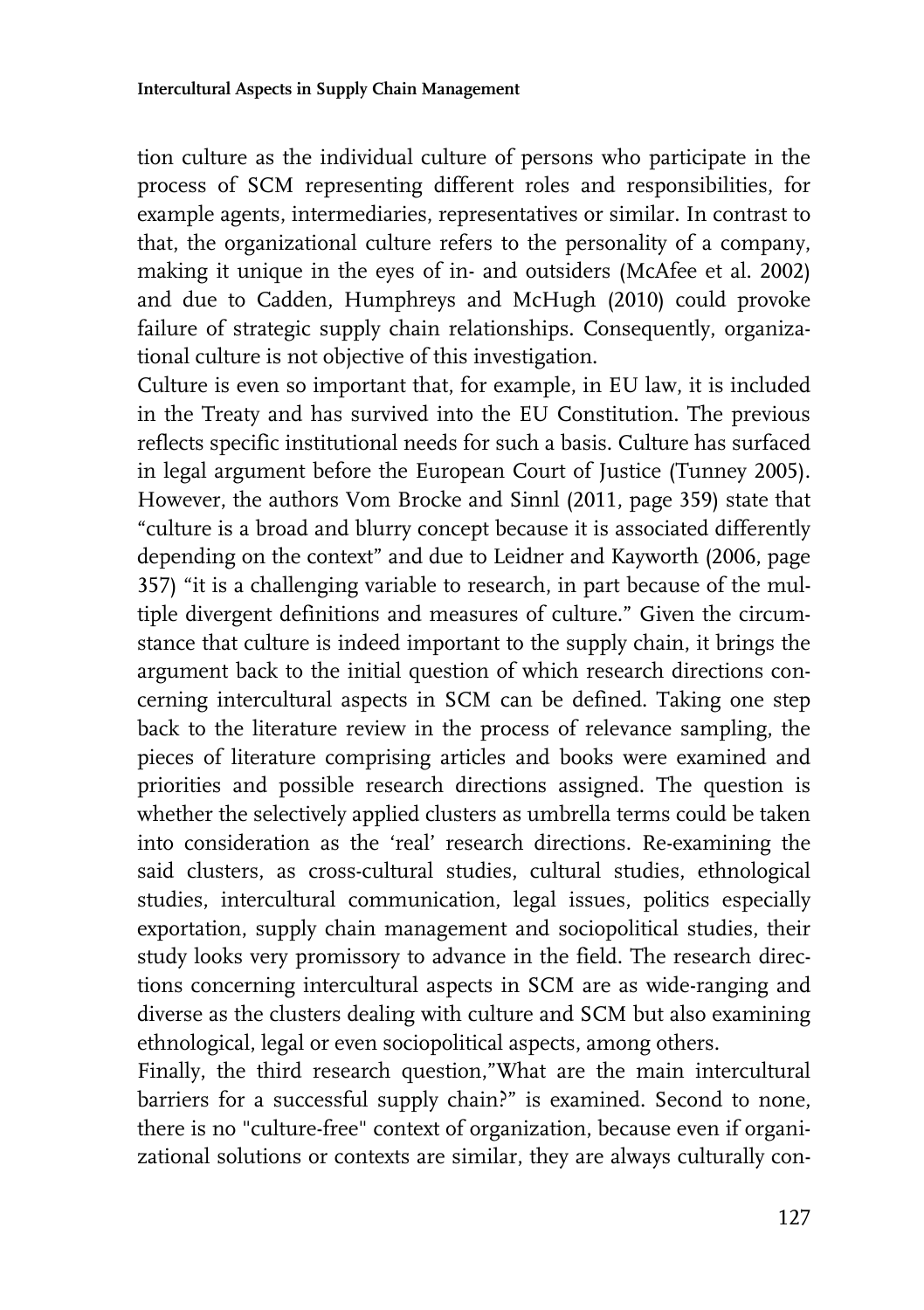structed and very imperfectly interpreted as the reaction to a given constraint (Sorge 1982). The increasing globalization of business has heightened the importance to understand the cross-cultural as well as the intercultural perspective of national cultural influences in interorganizational relationships (Griffith et al. 2006). Furthermore, the concept of cultural differences as a significant barrier to business activities is generally recognized today (Harzing and Feely 2008). However, the impact of the collision of cultures in management activities is still lacking understanding and therefore also solution statements (Kidd 2001). Though, due to Lauring:

"obstacles to intercultural communication are not always restricted to cultural misunderstandings." (Lauring 2011, page 246)

Saner, Yiu and Søndergaard argue that:

"after all, many of the conflicts a multinational company must solve are in countries with very different legal, cultural, political and economic systems." (Saner et al. 2000, page 86)

Nevertheless, this study does not only consider the stated example of multinational companies but also exporting, importing and forwarding businesses, agents and the many other intermediaries and participants in SCM. In 1980, Geert Hofstede published the results of his research on the consequences of culture in the international business world and was one of the pioneers in the field of intercultural research including individual and organizational culture. Based on a quantitative model of the four dimensions (power distance, uncertainty avoidance, individualism and masculinity), he statistically measured similarities and differences between national cultures of 15 different countries and a variety of companies and industries. Nontheless, the culture dimensions measured through Hofstede's model are highly inter-related, and national culture is the result of the interaction among these dimensions. Hence, the composition of the different aspects of culture has a greater impact than the particular cultural dimension on its own (Cagliano et al. 2011). As a consequence, the main intercultural barriers for a successful supply chain can always be seen as a composition of various elements, like the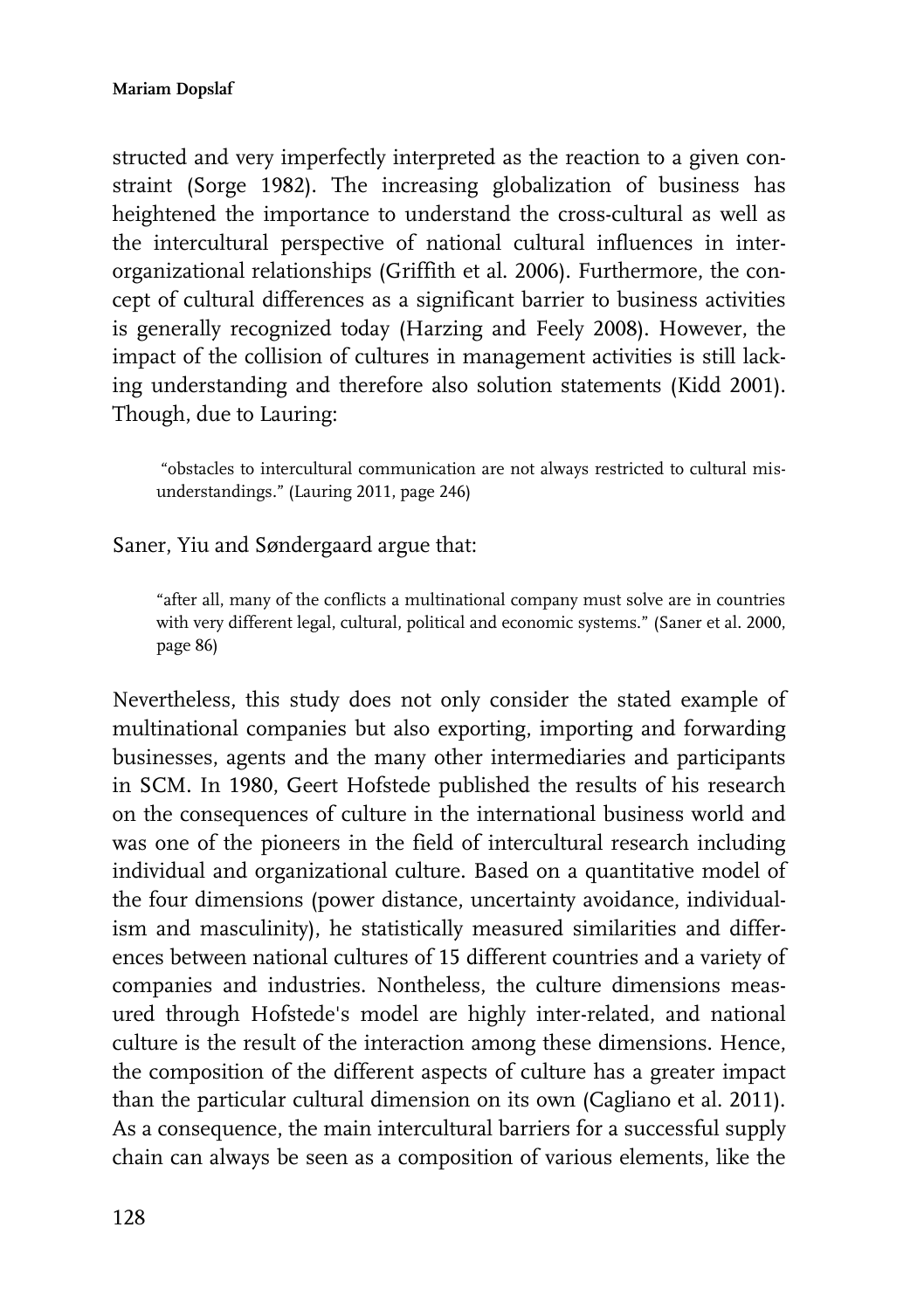cultural dimensions of Hofstede's model interacting with each other. At this point complexity is added through the fact that the emergence of the global marketplace necessitates that SCM must be refocused into a global or network context. The supplement "global" to supply chain has a greater meaning than a change in name; it states a different composition of challenges and therefore requests a new kind of especially trained manager in order to succeed in the market (Harvey and Richey 2001). Returning to the definition of a supply chain established at the beginning of this chapter and taking into account the number of different research areas determined through the second research question it seems logically connected that a global supply chain is a structure of high complexity. There is a need for very diverse research in the different research areas in order to prepare adequate recommendations or solutions to present day problems transpiring in global business. In order to successfully perform international supply chain management, the knowledge of the fact that operations decisions are made differently in different countries or regions is not enough (Pagell et al. 2005). Therefore, Harvey and Richey state that:

"the objective would be to create multicultural competencies to facilitate effective implementation of global supply chain strategies." (Harvey and Richey 2001, page 109)

Such competencies will include the understanding of interactions of individual's intercultural elements with SCM activities.

#### **4.3.Conclusion**

The starting point of the investigation was the term intercultural aspects in supply chain management and the problem of how to successfully manage intercultural hurdles along the international supply chain. Based on a literature review that involves an overall summary on the major sources of intercultural and supply chain research, a framework is given in order to answer the three presented research questions as a whole. The literature review gives an insight into research considering intercultural aspects in supply chain management.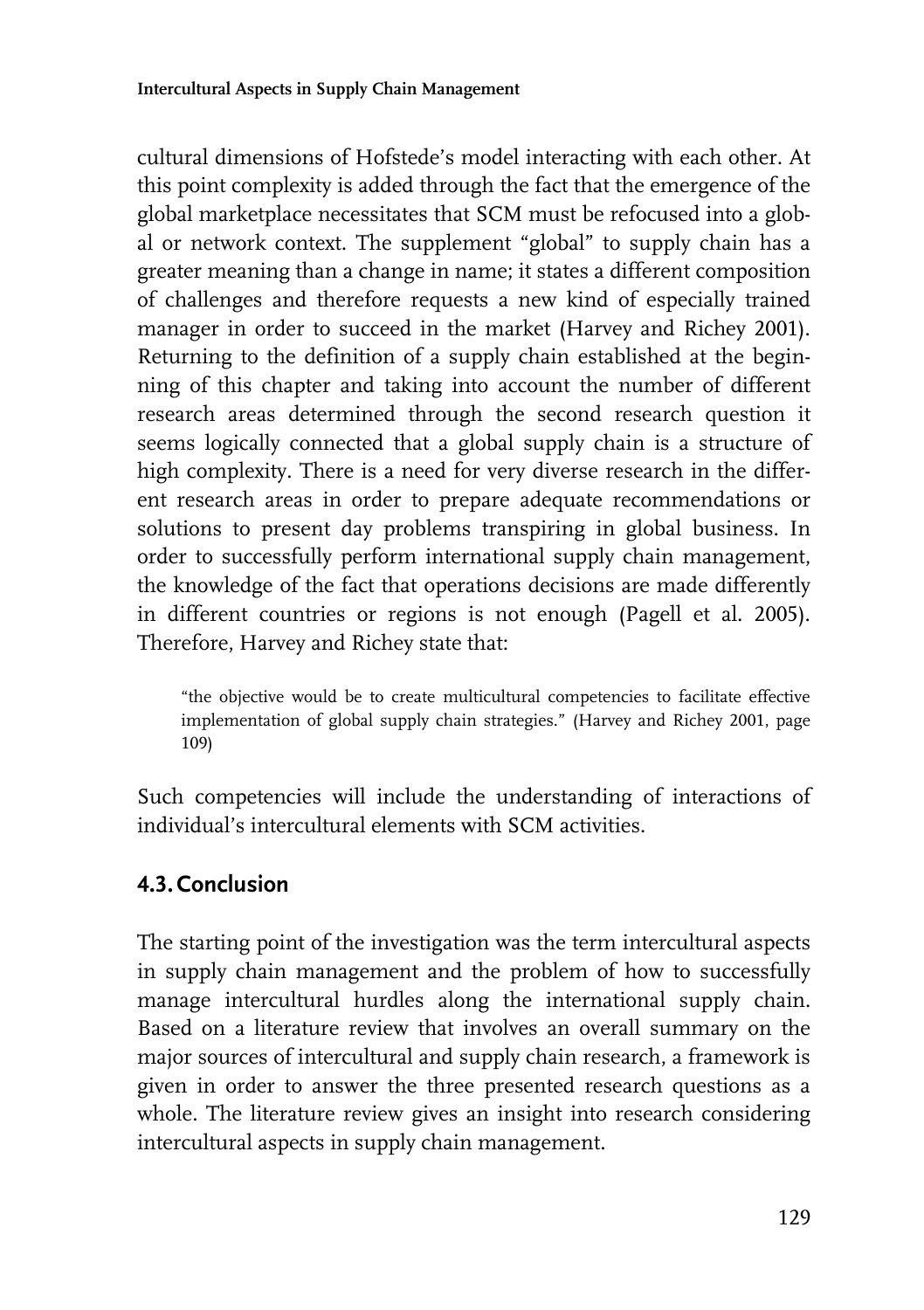#### **Mariam Dopslaf**

The three research questions have thus been assessed and the results indicate the following:

- (1) "Is there a definition of intercultural aspects in SCM?" Intercultural aspects in SCM are to be understood as the knowledge of cultural differences applied to the activities and processes among the individuals managing the flow of goods and information from the resources stage to the final product or service.
- (2) "Which research directions concerning intercultural aspects in SCM can be defined?" The research directions concerning intercultural aspects in SCM are as wide-ranging and diverse as the clusters dealing with culture and SCM, but also investigate ethnological, legal or even sociopolitical aspects, among others.
- (3) "What are the main intercultural barriers for a successful supply chain?" The main intercultural barriers for a successful supply chain can always be seen as a composition of various elements, like the cultural dimensions of Hofstede's model interacting with each other.

One of the objectives of this work is to create more awareness of intercultural aspects in supply chain management and preparedness for further research on the combination of these two topics. In fact, several gaps in supply chain management research dealing with intercultural aspects were uncovered and should be considered in future contributions. The findings can provide helpful support for the management of supply chains across cultures. However, in the reviewed literature the importance of several additional aspects was pointed out but has not been presented in this contribution. The mentioned umbrella terms of knowledge management, trust, time perception, negotiation and leadership are also crucial to successful intercultural supply chain management and will be considered in the research following this work.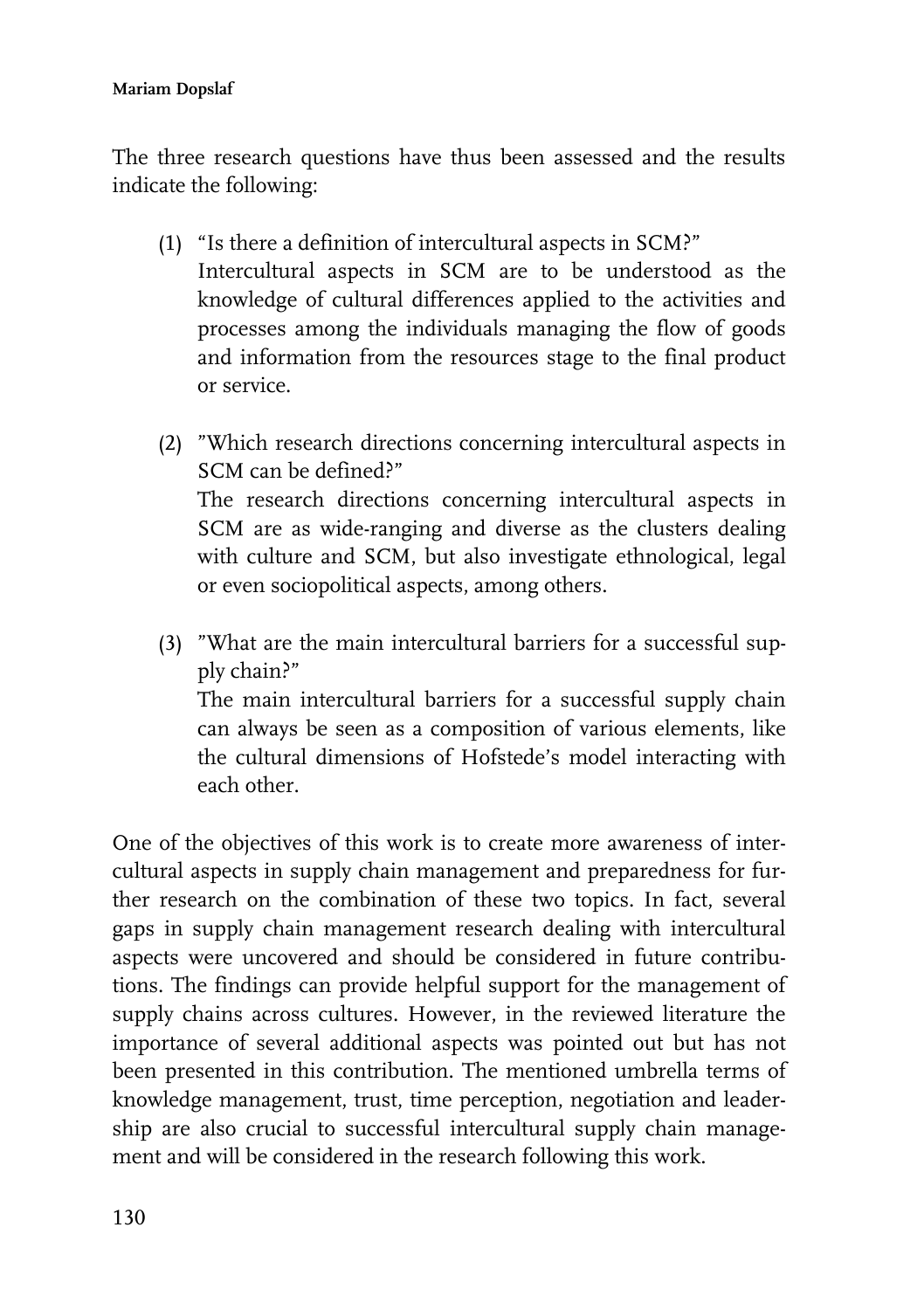## **References**

- Cadden, Trevor; Humphreys, Paul; McHugh, Marie (2010): The influence of organizational culture on strategic supply chain relationship success. In: Journal of General Management 36 (2), pp. 37-64.
- Cagliano, Raffaella; Caniato, Federico; Golini, Ruggero; Longoni, Annachiara; Micelotta, Evelyn (2011): The impact of country culture on the adoption of new forms of work organization. In: International Journal of Operations & Production Management 31 (3), pp. 297–323.
- Canen, Alberto G.; Canen, Ana (2002): Innovation management education for multicultural organisations: challenges and a role for logistics. In: European Journal of Innovation Management 5 (2), pp. 73–85.
- Fink, Gerhard; Meierewert, Sylvia; Rohr, Ulrike (2005): The Use of Repatriate Knowledge in Organizations. (cover story). In: Human Resource Planning 28 (4), pp. 30–36.
- Griffith, David A.; Myers, Matthew B.; Harvey, Michael G. (2006): An Investigation of National Culture's Influence on Relationship and Knowledge Resources in Interorganizational Relationships Between Japan and the United States. In: Journal of International Marketing 14 (3), pp. 1–32.
- Handfield, Robert B. (1999): Introduction to supply chain management. Upper Saddle River, NJ: Prentice-Hall.
- Harvey, Michael G.; Richey, R. Glenn (2001): Global supply chain management: The selection of globally competent managers. In: Journal of International Management 7 (2), pp. 105–128.
- Harzing, Anne-Wil; Feely, Alan J. (2008): The language barrier and its implications for HQ-subsidiary relationships. In: Cross Cultural Management: An International Journal 15 (1), pp. 49–61.
- Hofstede, Geert (1980): Culture's consequences. 1. Aufl. Beverly Hills u. a: Sage Publ (Cross-cultural research and methodology series, 5).
- Kassim, Norizan; Abdullah, Nor Asiah (2010): The effect of perceived service quality dimensions on customer satisfaction, trust, and loyalty in e-commerce settings: A cross cultural analysis. In: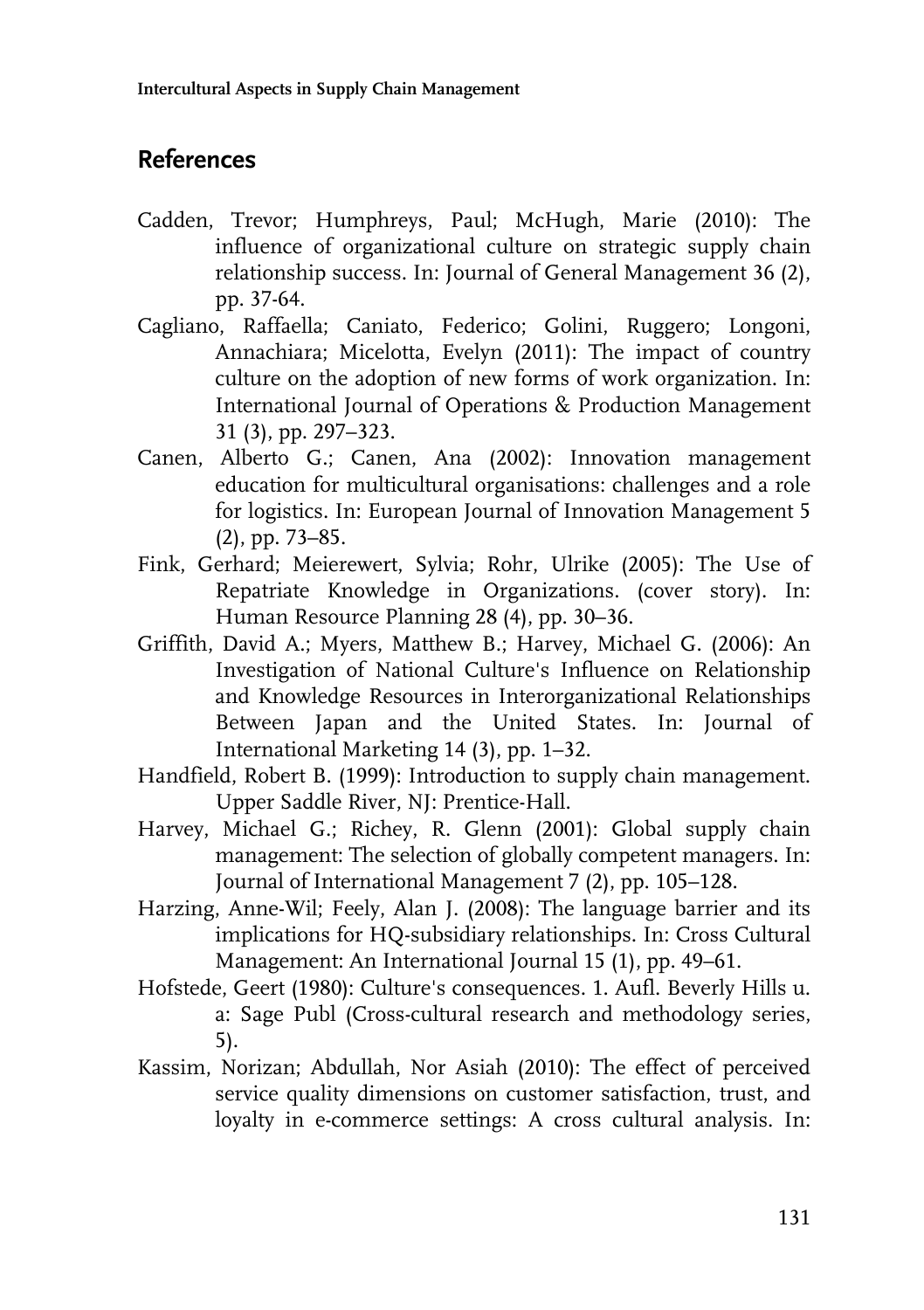Asia Pacific Journal of Marketing and Logistics 22 (3), pp. 351– 371.

- Kidd, John B. (2001): Discovering inter-cultural perceptual differences in MNEs. In: Journal of Managerial Psychology 16 (2), pp. 106– 126.
- Krippendorff, K. (2003): Content Analysis: An Introduction to Its Methodology: SAGE Publications.
- Lauring, Jakob (2011): Intercultural Organizational Communication: The Social Organizing of Interaction in International Encounters. In: Journal of Business Communication 48 (3), pp. 231–255.
- Leidner, Dorothy E.; Kayworth, Timothy (2006): Review: A Review of Culture in Information Systems Research: Toward a Theory of Information Technology Culture Conflict. In: MIS Quarterly 30 (2), pp. 357–399.
- Luo, Yadong; Shenkar, Oded (2006): The Multinational Corporation as a Multilingual Community: Language and Organization in a Global Context. In: Journal of International Business Studies 37 (3), pp. 321–339.
- Mattsson, Lars-Gunnar (2003): Reorganization of distribution in globalization of markets: the dynamic context of supply chain management. In: Supply Chain Management: An International Journal 8 (5), pp. 416–426.
- McAfee, R. Bruce; Glassman, Myron; Honeycutt, Earl D. (2002): The effects of culture and human resource management policies on supply chain management strategy. In: Journal of Business Logistics 23 (1), pp. 1–18.
- Pagell, Mark; Katz, Jeffrey P.; Sheu, Chwen (2005): The importance of national culture in operations management research. In: International Journal of Operations & Production Management 25 (4), pp. 371–394.
- Rose-Anderssen, Christen; Baldwin, James; Ridgway, Keith (2010): Communicative interaction as an instrument for integration and coordination in an aerospace supply chain. In: Journal of Management Development 29 (3), pp. 193–209.
- Saner, Raymond; Yiu, Lichia; Søndergaard, Mikael (2000): Business Diplomacy Management: A Core Competency for Global